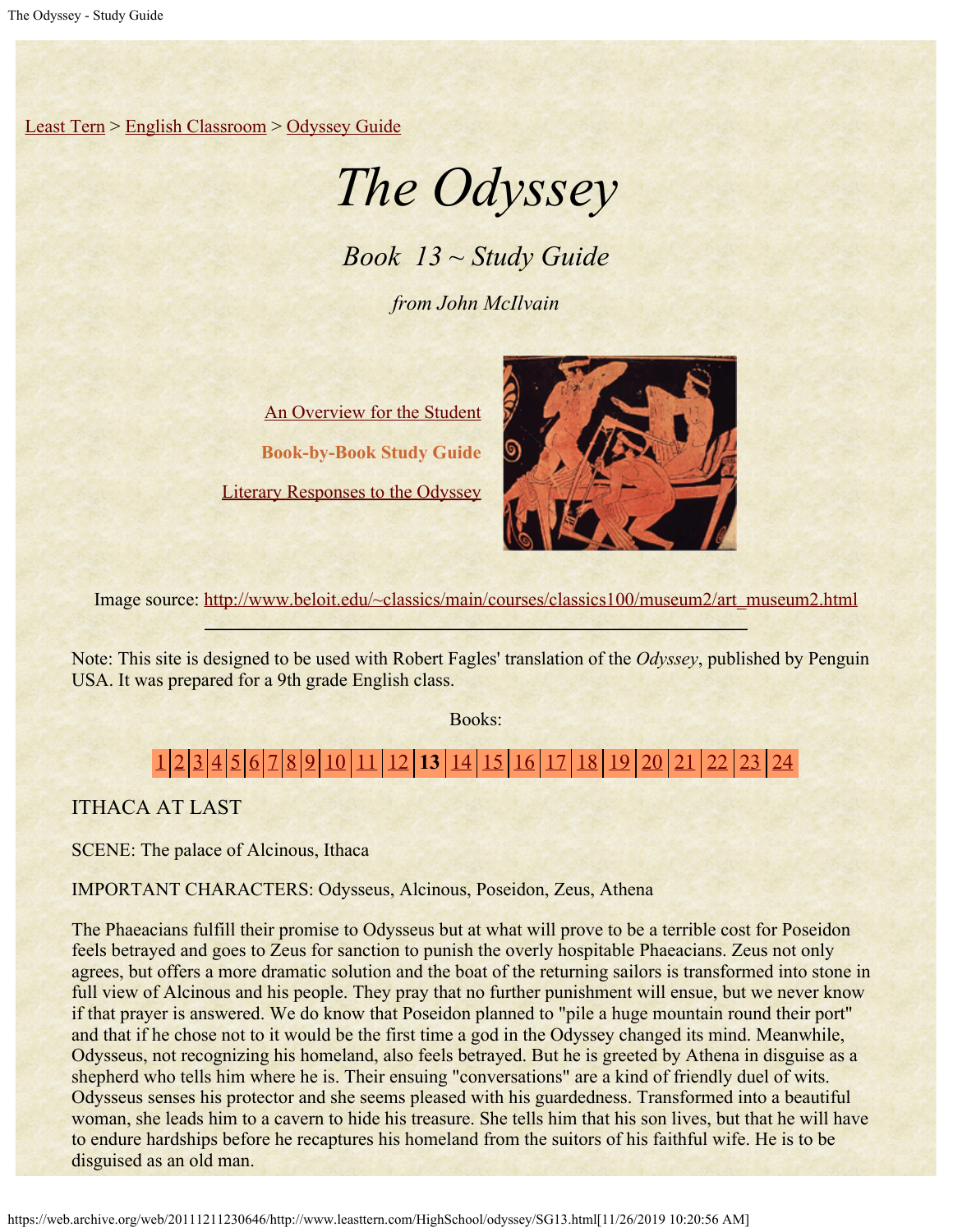## PAY ATTENTION TO:

- the departure from the land of the Phaeacians
- the power of the Gods
- the juggling of that power
- the way Zeus placates Poseidon
- his reaction to being "betrayed"
- Odysseus' anticlimactic arrival in Ithaca
- his dialogues with Athena
- her transformations
- the juxtaposition of the differing attitudes of gods towards men
- Odysseus' learning about Telemachus
- his disguise after his arrival in Ithaca.

### QUESTIONS:

- 1. How do Poseidon and Zeus interact in this book? What is the balance of power between them? How does Zeus assert his authority? How does Poseidon assert his displeasure?
- 2. How does Odysseus first feel as he lands on Ithaca?
- 3. How much does he tell the "shepherd" he meets about his true identity and intentions?
- 4. Does he change when he realizes it is Athena? How does she react to his caution?
- 5. How do the actions Odysseus takes compare with those he takes in the stories he has told? Does the fact that he has at this point no crew affect the way acts?
- 6. Where is Athena going at the end of the book? How does she help him at this point?

### QUOTATIONS TO REMEMBER:

| And then, that hour the star rose up,<br>the clearest brightest star, that always heralds,<br>the newborn light of day the deep-sea-going ship<br>made landfall on the island Ithaca at last.                                                                                                                        | (105) |
|----------------------------------------------------------------------------------------------------------------------------------------------------------------------------------------------------------------------------------------------------------------------------------------------------------------------|-------|
| "Zeus, Father, I (Poseidon) will lose all my honor now<br>among the immortals, now there are mortal men<br>who show me no respect – Phaecians, too –<br>born of my own loins!"                                                                                                                                       | (145) |
| Zeus: "Incredible!                                                                                                                                                                                                                                                                                                   | (158) |
| Earthshaker, you with your massive power, why moaning so<br>if any man pays you no respect just pay him back<br>Do what you like. Whatever warms your heart."                                                                                                                                                        |       |
| "I'd like to avenge myself at once, as you advise<br>but I've always feared your wrath and shied away<br>But now I'll crush that fine Phaeacian cutter"                                                                                                                                                              | (167) |
| "Wait dear brother, here's what seems best to me.<br>As the people all lean down from the city heights<br>to watch her speeding home, strike her into a rock<br>that looks just like a racing vessel, just of shore –<br>amaze all men with a marvel for the ages<br>Then pile your huge mountain round their port." | (174) |
| Alcinous: "Oh no, my father's prophecy years ago                                                                                                                                                                                                                                                                     | (194) |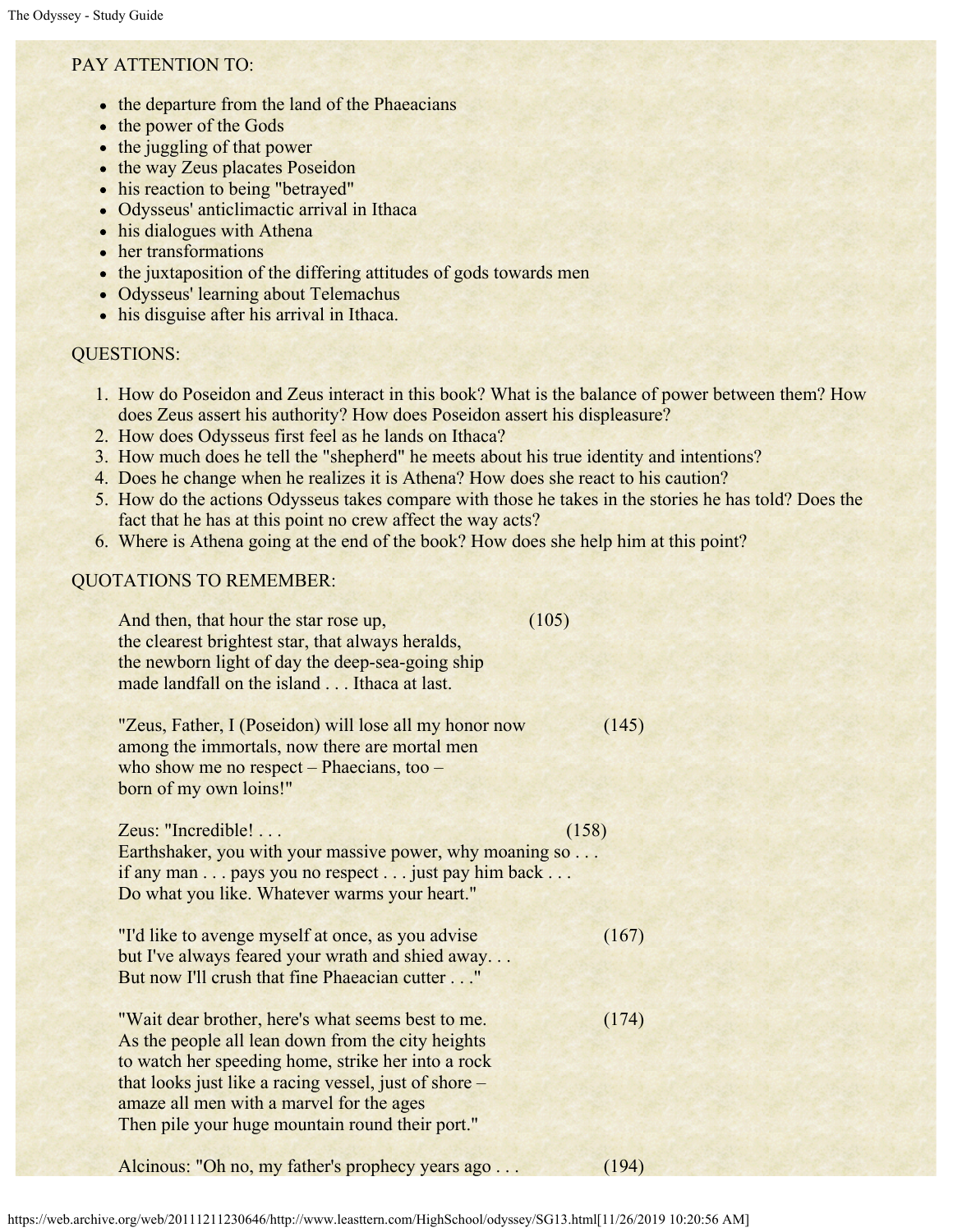He used to say Poseidon was vexed with us because we escorted all mankind and never came to grief . . . Hurry friends, do as I say, let us all comply; stop our convoys home for every castaway chancing on our city!" Odysseus: "Damn those . . . Phaeacians . . . (237) sweeping me off to this, this no man's land . . . well, they never kept their word. Zeus of the suppliants pay them back. (note the irony here!) Ithaca! Heart racing, Odysseus that great exile, (284) filled with joy to hear Athena, daughter of storming youth, pronounce that name. He stood on native ground at last. ... he replied ... not with a word of truth ... always invoking the cunning in his heart. "Ithaca, yes, I seem to have heard of Ithaca." As his story ended (324) goddess Athena, grey eyes gleaming, broke into a smile . . . now she appeared a woman, beautiful, tall, and skilled at weaving lovely things . . . "Any man – any god who met you – would have to be some champion lying cheat to get past you. . . ... I am famous among the gods for wisdom, cunning wiles, too. Ah, but you never recognized me, did you? . . . And now I am here once more to weave a scheme with you . . . the trials you must suffer in your palace . . . Endure them all. You must. You have no choice. And to no one . . . reveal that you are the wanderer home at last. No, in silence you must bear a world of pain . . ." "Ah goddess . . . you're mocking me . . . telling me tales (354) to make me lose my way. Tell me the truth now . . ." "Always the same, your wary turn of mind . . . (374) That's why I can't forsake you in your troubles – you are so winning, so worldly–wise, so self-possessed . . . I never had doubts myself, no . . . But I could not bring myself to fight my father's brother . . ." "Clearly, I might have died the same ignoble death as Agamemnon (437) if you had not revealed this to me now. . . Stand by me . . . comrade in arms in battle!" Athena stroked Odysseus with her wand. (492) She shriveled the supple skin on his lithe limbs . . . and gave him a staff and a beggars sack, torn and tattered, slung from a fraying rope. All plans made they went their separate way – Athena setting off to bring Telemachus home from hallowed Lacedaemon.